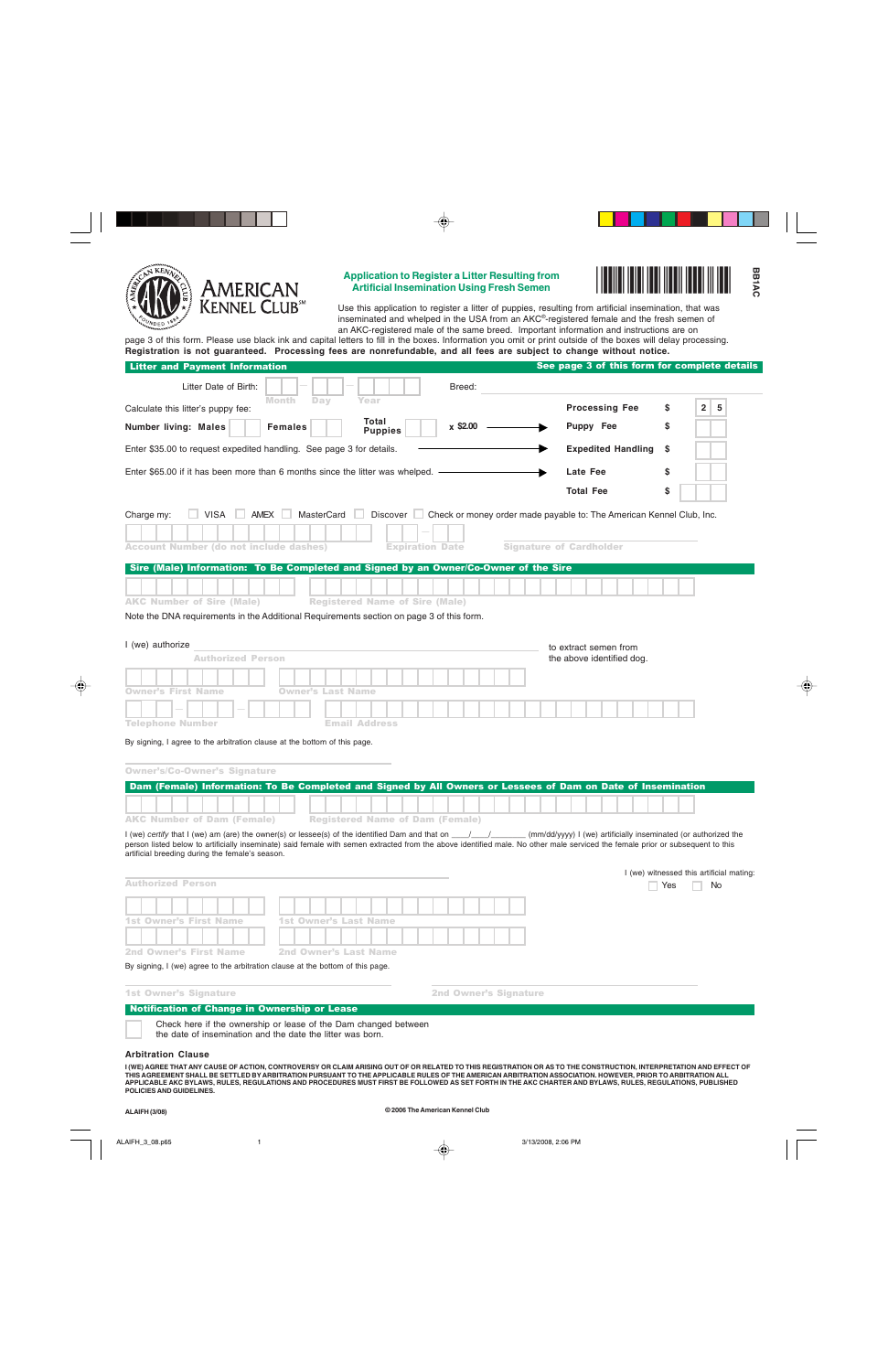**AMERICAN KENNEL CLUB**® **Application to Register a Litter Resulting from Artificial Insemination Using Fresh Semen** -



|                                                                                                                                                                                                                                                                                                                                                                       |                              |                                                                              | $\frac{1}{2}$ in the case of the contract of the case of the case of the case of the case of the case of the case of the case of the case of the case of the case of the case of the case of the case of the case of the case of |
|-----------------------------------------------------------------------------------------------------------------------------------------------------------------------------------------------------------------------------------------------------------------------------------------------------------------------------------------------------------------------|------------------------------|------------------------------------------------------------------------------|----------------------------------------------------------------------------------------------------------------------------------------------------------------------------------------------------------------------------------|
| <b>Sire and Dam Information</b>                                                                                                                                                                                                                                                                                                                                       |                              |                                                                              | Please reenter the registration numbers of the Sire and Dam from page 1                                                                                                                                                          |
|                                                                                                                                                                                                                                                                                                                                                                       |                              |                                                                              |                                                                                                                                                                                                                                  |
| <b>AKC Number of Sire (Male)</b>                                                                                                                                                                                                                                                                                                                                      |                              |                                                                              | <b>AKC Number of Dam (Female)</b>                                                                                                                                                                                                |
| Dam (Female) Information: To Be Completed and Signed by All Owners or Lessees of Dam on Date of Birth                                                                                                                                                                                                                                                                 |                              |                                                                              |                                                                                                                                                                                                                                  |
| AKC will send the litter kit (one registration application for each puppy) to the address below.                                                                                                                                                                                                                                                                      |                              |                                                                              |                                                                                                                                                                                                                                  |
|                                                                                                                                                                                                                                                                                                                                                                       |                              |                                                                              |                                                                                                                                                                                                                                  |
| <b>1st Owner's First Name</b>                                                                                                                                                                                                                                                                                                                                         | <b>1st Owner's Last Name</b> |                                                                              |                                                                                                                                                                                                                                  |
|                                                                                                                                                                                                                                                                                                                                                                       |                              |                                                                              |                                                                                                                                                                                                                                  |
| <b>Mailing Address</b>                                                                                                                                                                                                                                                                                                                                                |                              |                                                                              |                                                                                                                                                                                                                                  |
|                                                                                                                                                                                                                                                                                                                                                                       |                              |                                                                              |                                                                                                                                                                                                                                  |
| City                                                                                                                                                                                                                                                                                                                                                                  |                              | ZIP code + 4<br><b>State</b>                                                 |                                                                                                                                                                                                                                  |
|                                                                                                                                                                                                                                                                                                                                                                       |                              |                                                                              |                                                                                                                                                                                                                                  |
| Telephone Number                                                                                                                                                                                                                                                                                                                                                      | <b>Email Address</b>         |                                                                              |                                                                                                                                                                                                                                  |
|                                                                                                                                                                                                                                                                                                                                                                       |                              |                                                                              |                                                                                                                                                                                                                                  |
| <b>2nd Owner's First Name</b>                                                                                                                                                                                                                                                                                                                                         | 2nd Owner's Last Name        |                                                                              |                                                                                                                                                                                                                                  |
| I (we) certify that I (we) am (are) the owner(s) or lessee(s) of the identified Dam on the date of birth of the litter, and that this Dam was not inseminated by or mated to any other<br>dog during her season. Note the DNA requirements in the Additional Requirements Section on page 3 of this form. I (WE) AGREE THAT ANY CAUSE OF ACTION, CONTROVERSY OR CLAIM |                              |                                                                              |                                                                                                                                                                                                                                  |
| ARISING OUT OF OR RELATED TO THIS REGISTRATION OR AS TO THE CONSTRUCTION, INTERPRETATION AND EFFECT OF THIS AGREEMENT SHALL BE SETTLED BY ARBITRATION PURSUANT TO                                                                                                                                                                                                     |                              |                                                                              |                                                                                                                                                                                                                                  |
| THE APPLICABLE RULES OF THE AMERICAN ARBITRATION ASSOCIATION. HOWEVER, PRIOR TO ARBITRATION ALL APPLICABLE AKC BYLAWS, RULES, REGULATIONS AND PROCEDURES MUST<br>FIRST BE FOLLOWED AS SET FORTH IN THE AKC CHARTER AND BYLAWS, RULES, REGULATIONS, PUBLISHED POLICIES AND GUIDELINES.                                                                                 |                              |                                                                              |                                                                                                                                                                                                                                  |
|                                                                                                                                                                                                                                                                                                                                                                       |                              |                                                                              |                                                                                                                                                                                                                                  |
| <b>1st Owner's Signature</b>                                                                                                                                                                                                                                                                                                                                          |                              | <b>2nd Owner's Signature</b>                                                 |                                                                                                                                                                                                                                  |
| Extraction: To Be Completed and Signed by the Person Authorized to Extract the Semen                                                                                                                                                                                                                                                                                  |                              |                                                                              |                                                                                                                                                                                                                                  |
|                                                                                                                                                                                                                                                                                                                                                                       |                              |                                                                              | I extracted semen from the above identified male for the purpose of inseminating the above                                                                                                                                       |
| I certify that on                                                                                                                                                                                                                                                                                                                                                     |                              |                                                                              | identified female. The named female was present during the collection process.                                                                                                                                                   |
| <b>Month</b><br>Day                                                                                                                                                                                                                                                                                                                                                   | Year                         |                                                                              |                                                                                                                                                                                                                                  |
|                                                                                                                                                                                                                                                                                                                                                                       |                              |                                                                              |                                                                                                                                                                                                                                  |
| <b>First Name</b>                                                                                                                                                                                                                                                                                                                                                     | Last Name                    | <b>Signature</b>                                                             |                                                                                                                                                                                                                                  |
|                                                                                                                                                                                                                                                                                                                                                                       |                              |                                                                              |                                                                                                                                                                                                                                  |
| <b>Street Address</b>                                                                                                                                                                                                                                                                                                                                                 |                              |                                                                              |                                                                                                                                                                                                                                  |
|                                                                                                                                                                                                                                                                                                                                                                       |                              |                                                                              |                                                                                                                                                                                                                                  |
| City                                                                                                                                                                                                                                                                                                                                                                  |                              | ZIP code + 4<br><b>State</b>                                                 |                                                                                                                                                                                                                                  |
|                                                                                                                                                                                                                                                                                                                                                                       |                              |                                                                              |                                                                                                                                                                                                                                  |
| <b>Telephone Number</b>                                                                                                                                                                                                                                                                                                                                               |                              |                                                                              |                                                                                                                                                                                                                                  |
| Insemination: To Be Completed and Signed by the Person Authorized to Inseminate                                                                                                                                                                                                                                                                                       |                              |                                                                              |                                                                                                                                                                                                                                  |
|                                                                                                                                                                                                                                                                                                                                                                       |                              |                                                                              | I inseminated the above identified female with the fresh semen collected from the above                                                                                                                                          |
| I certify that on                                                                                                                                                                                                                                                                                                                                                     |                              | identified male. The named male was present during the insemination process. |                                                                                                                                                                                                                                  |
| <b>Month</b><br>Day                                                                                                                                                                                                                                                                                                                                                   | Year                         |                                                                              |                                                                                                                                                                                                                                  |
|                                                                                                                                                                                                                                                                                                                                                                       |                              |                                                                              |                                                                                                                                                                                                                                  |
| <b>First Name</b>                                                                                                                                                                                                                                                                                                                                                     | <b>Last Name</b>             | <b>Signature</b>                                                             |                                                                                                                                                                                                                                  |
|                                                                                                                                                                                                                                                                                                                                                                       |                              |                                                                              |                                                                                                                                                                                                                                  |
| <b>Street Address</b>                                                                                                                                                                                                                                                                                                                                                 |                              |                                                                              |                                                                                                                                                                                                                                  |
|                                                                                                                                                                                                                                                                                                                                                                       |                              |                                                                              |                                                                                                                                                                                                                                  |
|                                                                                                                                                                                                                                                                                                                                                                       |                              |                                                                              |                                                                                                                                                                                                                                  |
| City                                                                                                                                                                                                                                                                                                                                                                  |                              | $ZIP$ code $+4$<br><b>State</b>                                              |                                                                                                                                                                                                                                  |
|                                                                                                                                                                                                                                                                                                                                                                       |                              |                                                                              |                                                                                                                                                                                                                                  |
| <b>Telephone Number</b>                                                                                                                                                                                                                                                                                                                                               |                              |                                                                              |                                                                                                                                                                                                                                  |
| This artificial breeding was effected at the following location (if different than the preceding address):                                                                                                                                                                                                                                                            |                              |                                                                              |                                                                                                                                                                                                                                  |
|                                                                                                                                                                                                                                                                                                                                                                       |                              |                                                                              |                                                                                                                                                                                                                                  |
| Location                                                                                                                                                                                                                                                                                                                                                              |                              |                                                                              |                                                                                                                                                                                                                                  |
|                                                                                                                                                                                                                                                                                                                                                                       |                              |                                                                              |                                                                                                                                                                                                                                  |
|                                                                                                                                                                                                                                                                                                                                                                       |                              |                                                                              |                                                                                                                                                                                                                                  |
| <b>Street Address</b>                                                                                                                                                                                                                                                                                                                                                 |                              |                                                                              |                                                                                                                                                                                                                                  |
|                                                                                                                                                                                                                                                                                                                                                                       |                              |                                                                              |                                                                                                                                                                                                                                  |
| City                                                                                                                                                                                                                                                                                                                                                                  |                              | <b>State</b><br>$ZIP code + 4$                                               |                                                                                                                                                                                                                                  |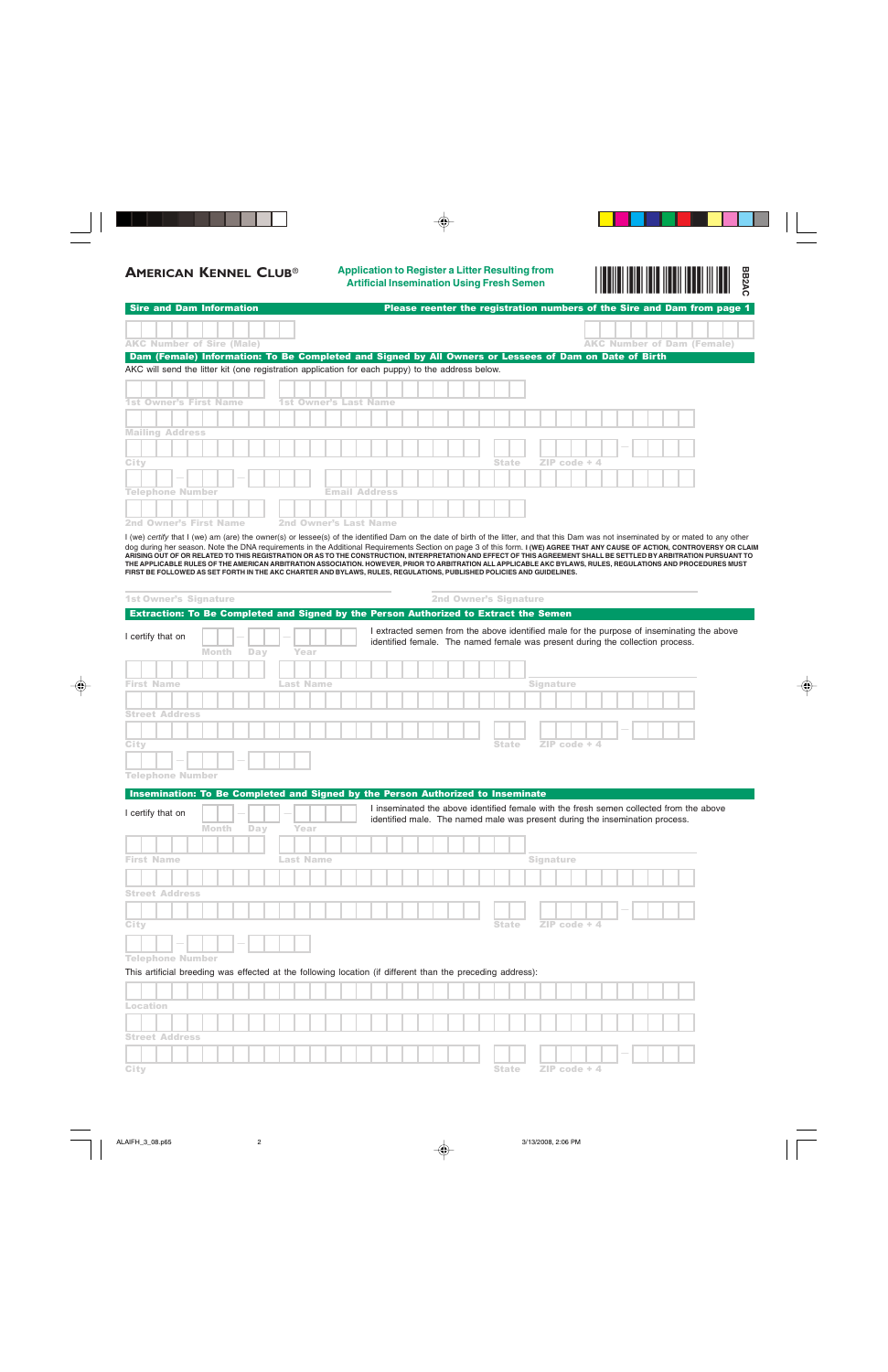

## General Information and Instructions

| <b>Purpose</b>                                               | Use this application to register a litter of puppies, resulting from artificial insemination, that was inseminated and<br>whelped in the USA from an AKC-registered female and the fresh semen of an AKC-registered male of the same<br>breed. Both the sire and dam must be present during the extraction of the semen and the insemina-<br>tion of the bitch. AKC rules and regulations may be viewed on our Web site: www.akc.org.                                                                                                                                                                |                                                                                                                                                                                                                |  |  |  |
|--------------------------------------------------------------|------------------------------------------------------------------------------------------------------------------------------------------------------------------------------------------------------------------------------------------------------------------------------------------------------------------------------------------------------------------------------------------------------------------------------------------------------------------------------------------------------------------------------------------------------------------------------------------------------|----------------------------------------------------------------------------------------------------------------------------------------------------------------------------------------------------------------|--|--|--|
| Other<br><b>Artificial</b><br>Insemination<br><b>Litters</b> | Frozen Semen: Submit an Application to Register a Litter Resulting from Artificial Insemination Using Frozen<br>Semen.<br>Fresh Extended Semen: Submit an Application to Register a Litter Resulting from Artificial Insemination Using<br>Fresh Extended Semen.<br>Note: These forms are available on our Web site: www.akc.org                                                                                                                                                                                                                                                                     |                                                                                                                                                                                                                |  |  |  |
| <b>Fees</b>                                                  | Processing fees are nonrefundable, and all fees are subject to change without notice.                                                                                                                                                                                                                                                                                                                                                                                                                                                                                                                |                                                                                                                                                                                                                |  |  |  |
|                                                              | A litter application fee always comprises two parts: a processing fee (\$25.00) plus a puppy fee (multiply the<br>number of live puppies by \$2.00).                                                                                                                                                                                                                                                                                                                                                                                                                                                 |                                                                                                                                                                                                                |  |  |  |
|                                                              | Additional fees are determined by circumstance:<br>Expedited Handling (\$35.00)                                                                                                                                                                                                                                                                                                                                                                                                                                                                                                                      | Expedited Handling and Priority Mail service are available in the Continental<br>U.S. only. No Saturday delivery. No delivery to a post office box number -<br>full address only. Allow 3-5 days for delivery. |  |  |  |
|                                                              | Late fee (\$65.00)                                                                                                                                                                                                                                                                                                                                                                                                                                                                                                                                                                                   | Required if it has been more than 6 months since the litter was whelped.                                                                                                                                       |  |  |  |
| <b>Mailing</b><br><b>Information</b>                         | <b>Standard Handling</b><br>Send the completed application to:                                                                                                                                                                                                                                                                                                                                                                                                                                                                                                                                       | <b>Expedited Handling</b><br>Send the completed application to:                                                                                                                                                |  |  |  |
|                                                              | The American Kennel Club<br>P.O. Box 900052<br>Raleigh, NC 27675-9052                                                                                                                                                                                                                                                                                                                                                                                                                                                                                                                                | The American Kennel Club<br>P.O. Box 900055<br>Raleigh, NC 27675-9055                                                                                                                                          |  |  |  |
| <b>Additional</b><br><b>Requirements</b>                     | If a Sire has sired seven (7) or more litters in his lifetime or more than three (3) litters in the calendar year,<br>an AKC DNA profile must be on file.                                                                                                                                                                                                                                                                                                                                                                                                                                            |                                                                                                                                                                                                                |  |  |  |
|                                                              | If there are more than two (2) Dam owners or lessees, contact the AKC for an Additional Signature form.<br>$\Box$<br>If a Dam was leased at the time of insemination or birth of a litter, you must submit an AKC Lease                                                                                                                                                                                                                                                                                                                                                                              |                                                                                                                                                                                                                |  |  |  |
|                                                              | Notification form.<br>Import DNA requirement: All imported dogs (male or female) registered on or after March 1, 2006 require<br>AKC DNA profiling prior to the registration of their first AKC-registered litter.<br>Note: These forms are available on our Web site: www.akc.org                                                                                                                                                                                                                                                                                                                   |                                                                                                                                                                                                                |  |  |  |
| <b>Authorizations</b>                                        | Signatures of persons other than the owners or lessees will be accepted only if a properly completed authorization<br>form has been filed with the AKC.<br>Note: These forms are available on our Web site: www.akc.org                                                                                                                                                                                                                                                                                                                                                                              |                                                                                                                                                                                                                |  |  |  |
| <b>Assistance</b>                                            | Email AKC at info@akc.org or call 919-233-9767 to speak to an AKC Customer Service Representative, Monday -<br>Friday, 8:30 AM - 5:00 PM. Information about the registration process and downloadable forms are available on<br>our Web site: www.akc.org.                                                                                                                                                                                                                                                                                                                                           |                                                                                                                                                                                                                |  |  |  |
| <b>Notice</b>                                                | The American Kennel Club reserves the right to correct or cancel for cause the registration of this litter and its<br>descendants. Any misrepresentation on this application is one example of for cause cancellation and may<br>result in loss of AKC privileges. By supplying your email address, you consent to receive communications<br>from the AKC and approved third parties. Registration is not guaranteed. Processing fees are<br>nonrefundable, and all fees are subject to change without notice. Once submitted, this application<br>becomes the property of the American Kennel Club. |                                                                                                                                                                                                                |  |  |  |